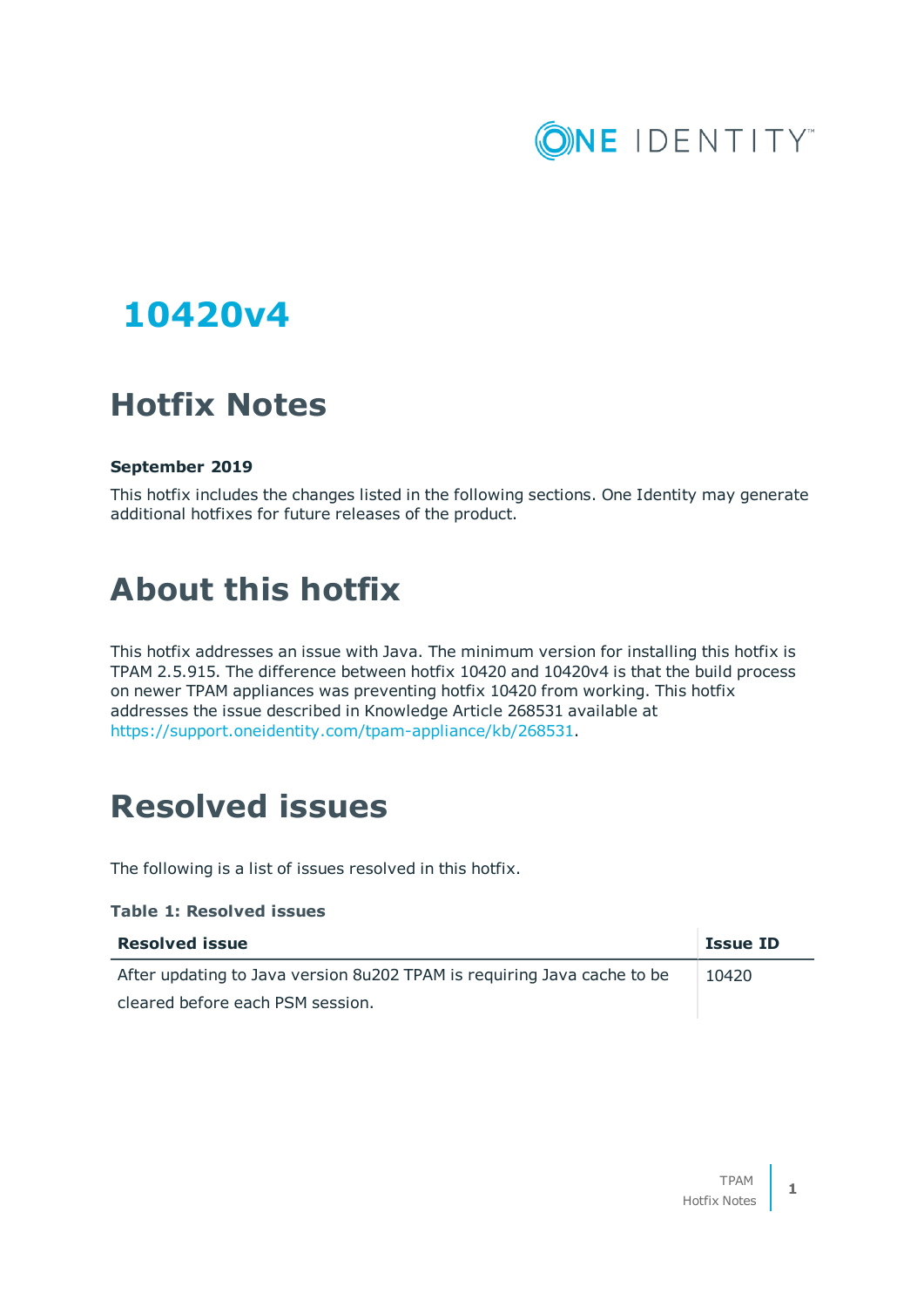# **Applicability of this hotfix**

### **Table 2: Products affected by this hotfix**

| <b>Product name</b> | Version               |
|---------------------|-----------------------|
| TPAM                | $ 2.5.915 - 2.5.922 $ |

## **Installing this hotfix**

### *To install the hotfix*

- 1. Take a backup of the TPAM appliance.
- 2. Copy the supplied .zip file to your local computer.
- 3. Log in to the TPAM /admin interface.
- 4. Select **Maint | Apply a Patch** from the menu.
- 5. Click the **Select File** button.
- 6. Click the **Browse** button. Select the patch file that you saved locally.
- 7. Click the **Upload** button.
- 8. Type **NAXK2sLLRx** in the in the **Key** box.
- 9. Type **/genkey** in the Options box.
- 10. By default, if you are applying a patch to a primary member of a cluster, the replicas in the cluster will be listed and highlighted in the Target Replicas list. If any of the replicas are deselected, the patch will not be applied to it, unless it is directly applied by logging on to the replica or applying to the replica through the CLI/API.
- 11. Click the **Apply Patch** button.
	- $\bigcirc$  IMPORTANT: When upgrading to a new version of TPAM, any version prior to 2.5.923 will require that this patch be reapplied.

## **Verifying successful completion**

### *To determine if this hotfix is installed*

- 1. Click the **Patch Log** tab.
- 2. To set the log refresh interval, select **Refresh Results every X seconds**.
- 3. Once the hotfix has been applied there will be a message in the patch log stating "Patch successfully applied to system".

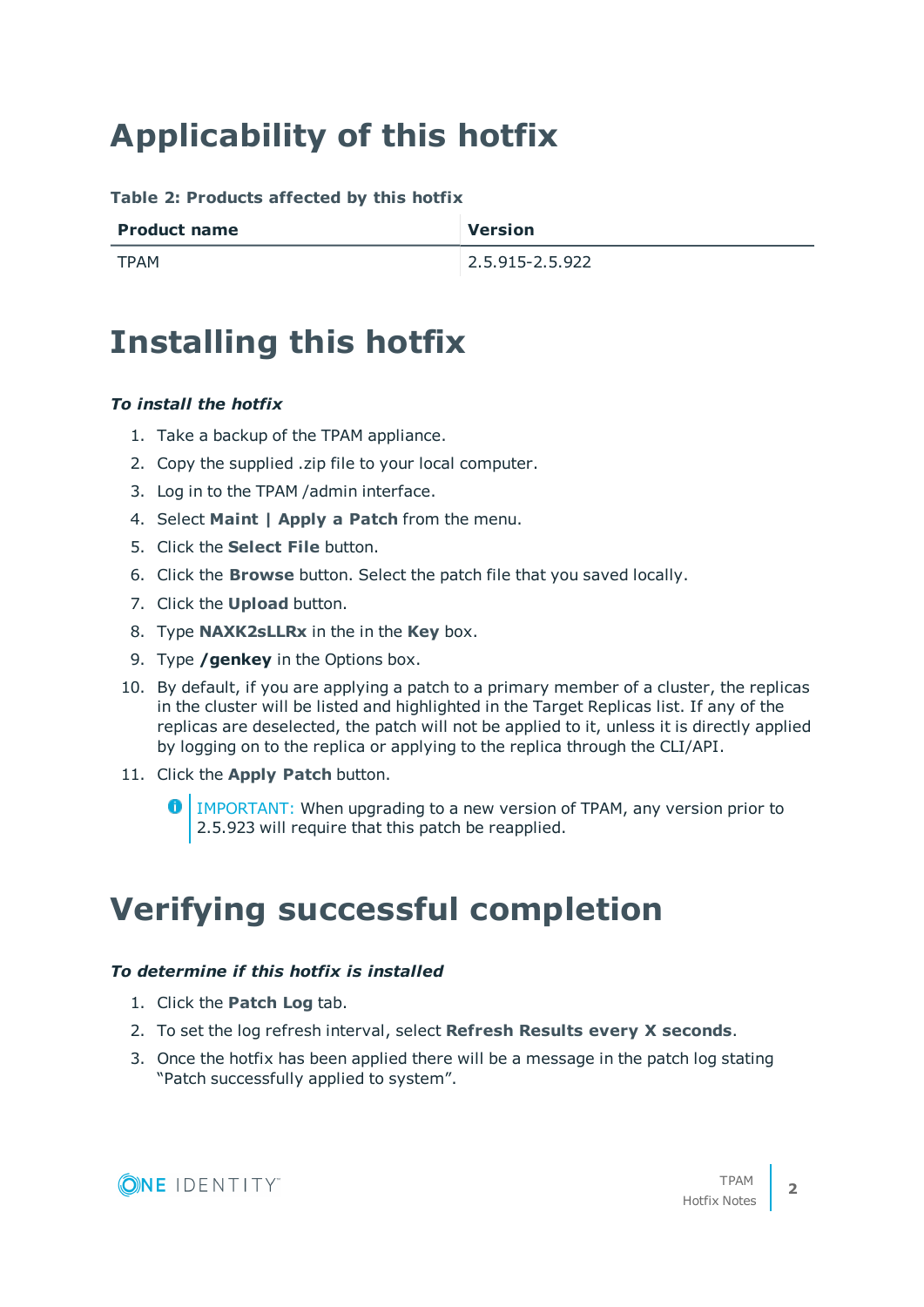# **Removing this hotfix**

To remove this hotfix the TPAM appliance can be restored using the backup taken prior to applying the hotfix. We recommend discussing this with Technical Support prior to completing the restore.